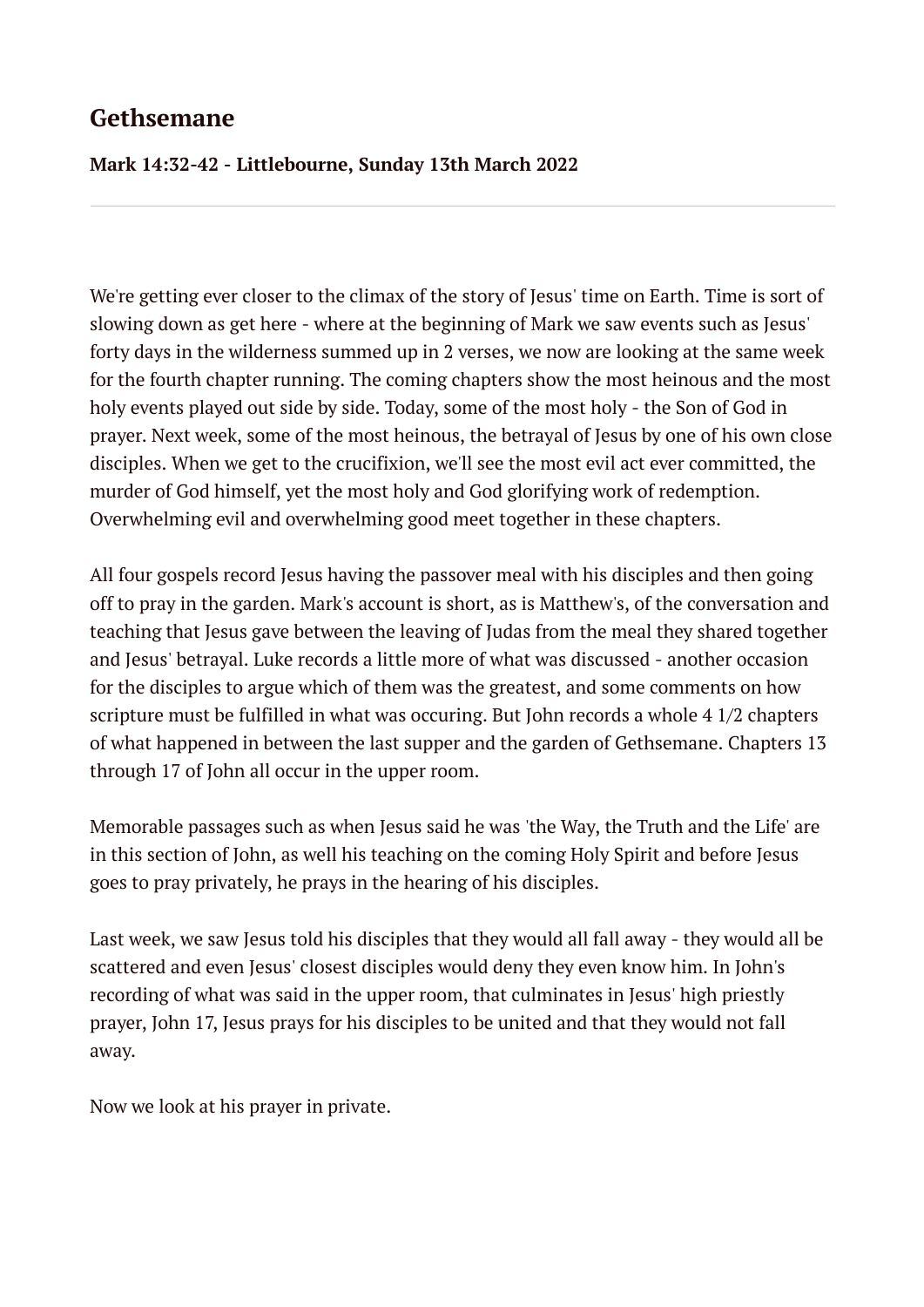*32 And they went to a place called Gethsemane. And he said to his disciples, "Sit here while I pray."*

Matthew and Mark tell us that Jesus went to Gethsemane, Luke tells us he went to the Mount of Olives, John says a garden near the Kidron Valley. As we've talked about before, in Chapter 13, the Mount of Olives is the opposite side of the Kidron Valley from the Temple.

Gethsemane is a Greek transliteration of the Hebrew name *gat shemanim*, meaning 'oil press'. Likely the garden was where this oil press was, something fairly private and enclosed amongst a mountainside of olive trees.

This was a place where Jesus and his disciples had been before - Luke's account says that they 'went out as usual' to the Mount of Olives, and at the end of our passage, Judas knows where to find Jesus.

Jesus leaves eight of the disciples, to sit whilst he prays. The other three (remember Judas left earlier) he takes with Him and presumably they go deeper into the garden.

### **v33-34**

*33 And he took with him Peter and James and John, and began to be greatly distressed and troubled. 34 And he said to them, "My soul is very sorrowful, even to death. Remain here and watch."*

It's the same three disciples that have been closest to Jesus as we've seen before - these three were the only ones permitted to witness the raising of Jairus' daughter in chapter 5, at the transfiguration in chapter 9, and these three and Andrew asked about the future of the Temple in chapter 13.

We saw last week that Peter boasted that he would never leave Jesus. James and John in chapter 10 (verse 39) told Jesus they would suffer with Him. As Jesus' suffering becomes more clear, he takes these three to keep over him as he prays.

We might imagine that the disciples, until this point, may have treated what Jesus was talking about as hypothetical - did they really believe that Jesus would suffer and die? Did they really believe that the man they've seen do miracles would now allow himself to be taken to death? Maybe Jesus wants these close disciples, who have with such confidence said they will join Jesus' suffering, see a glimpse of what is coming as Jesus show his distress in this situation.

**v32**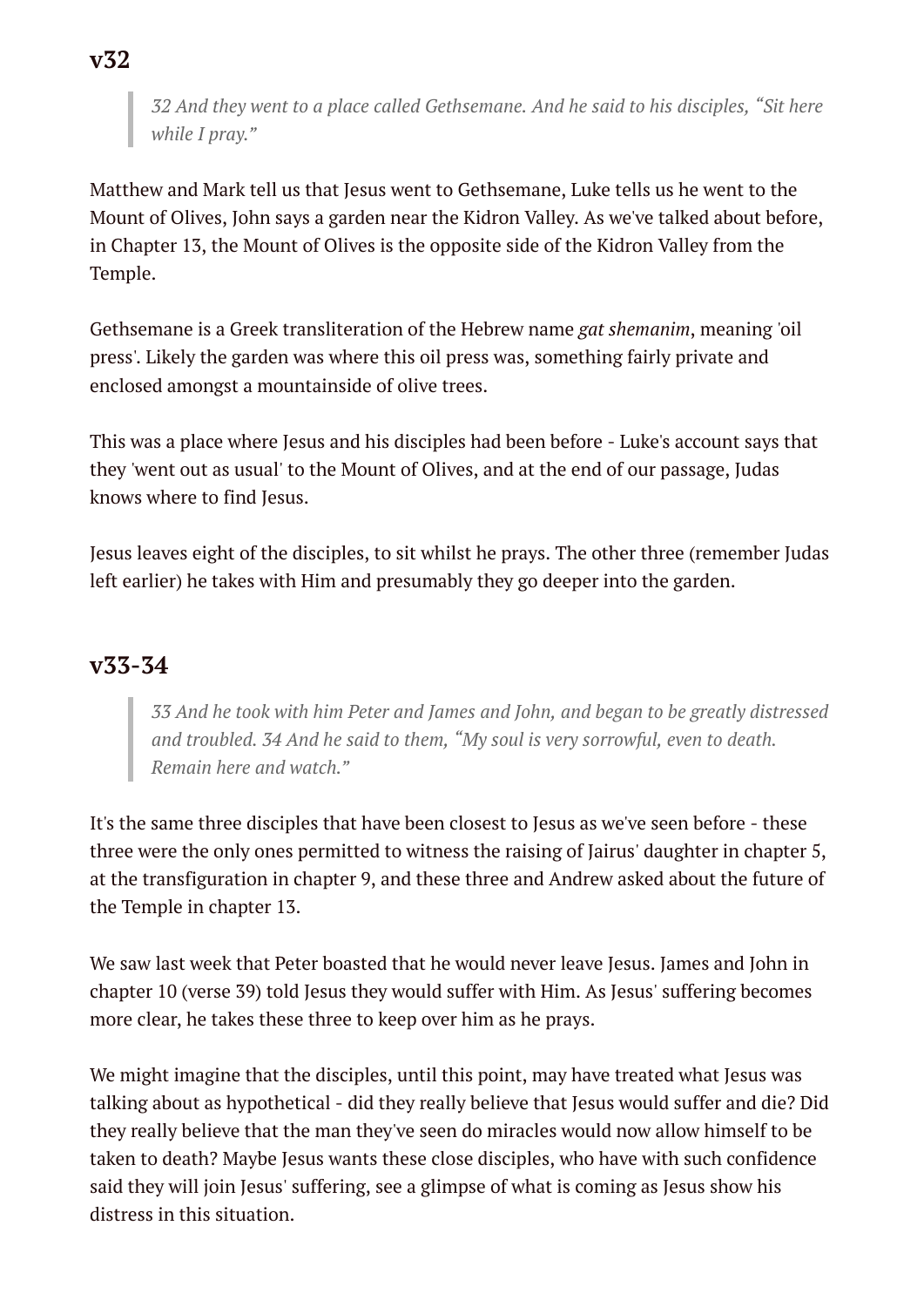Jesus has been with all the disciples, he's withdrawn with just the three, and now he goes off on his own to pray privately. Peter, James and John are instructed to keep watch.

## **v35-36**

*35 And going a little farther, he fell on the ground and prayed that, if it were possible, the hour might pass from him. 36 And he said, "Abba, Father, all things are possible for you. Remove this cup from me. Yet not what I will, but what you will."*

### **Private prayer**

We see that Jesus goes to pray, and to pray privately. He has talked and prayed with the disciples - he has prayed his high preistly prayer in the disciple's hearing and now he prays a different, more heartfelt, prayer in private. Early in Mark, in chapter 1, we saw Jesus going to be alone with God before the sun had risen. For Jesus, it seems that habitual private times of prayer were part of his life from the beginning of his ministry and likely before. Maybe this is why Judas knows where to find Jesus - that Jesus has gone each day to pray privately in this private garden?

Jesus doesn't hold back his feelings and emotions. I think he knew that what was coming was necessary and right and good and would happen, but he still prays to his Father in a way that expresses how he feels.

I think this is illustrative for us - Jesus shows we can come to God privately and express ourselves. Jesus' prayer in John 17 is deep and theological and you can see that it's delivered in a way that seems like it's for the consumption both of God and the people listening. Our corporate prayers, our prayers out loud in the hearing of others are often like this, they are more thought out and deliberate and are made knowing other people can hear them. But Jesus goes to God and expresses his emotions - emotions that may have been confusing to the disciples, had they heard them. With public prayer there's a balance to be had - we be mindful of the earthly audience we have, even if we should direct our prayers to God alone. We all hold back when we pray in public, but we needn't hold back when we talk to God in private.

In one sense, we can't lie to God. If we don't tell God what what we're feeling, what we desire, he still knows. He understands our emotions and our thoughts and knows what we're thinking. But we can lie to God in the sense that we can pick and choose what we pray, what we directly talk about with God. Jesus shows us, don't hide your feelings from God - you can't anyway - but take those feelings to Him.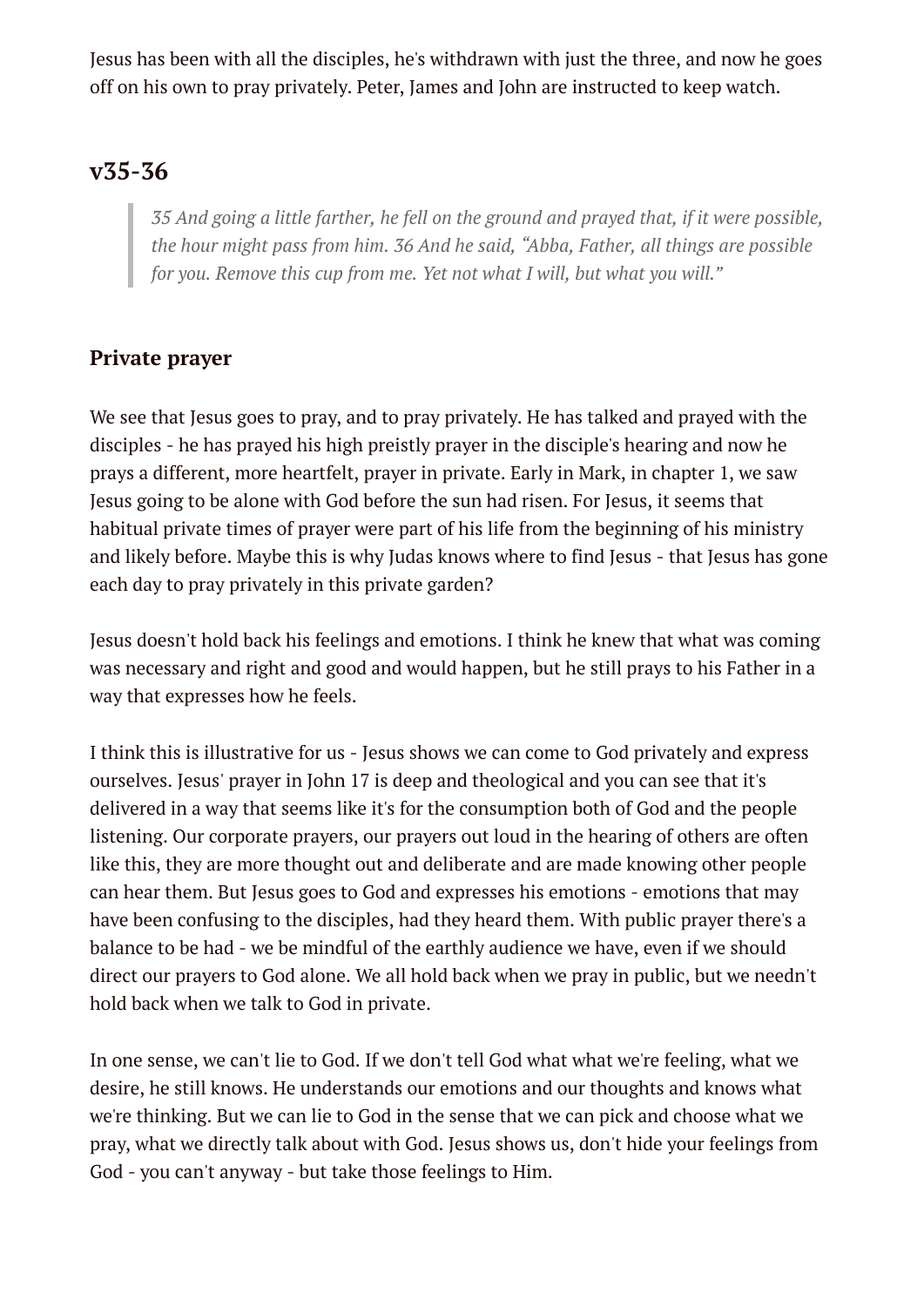This is also illustrative of what we should do in the face of suffering. When we face suffering, we should pray. Jesus had precious little time before his betrayal and he uses it in prayer. Since Judas left the disciples, Jesus spends his time wisely - he teaches the disciples further and he goes to pray. If I knew I were only hours from an experience of great suffering, would I spend much time in prayer? I don't know what I would do, but Jesus gives us the example - prayer is of the greatest importance. James 5:13 "Is anyone among you suffering? Let him pray."

### **Abba, Father**

And Jesus doesn't pray in high minded terms. He doesn't get out his theological thesaurus to pray - he prays 'Abba, Father'.

Where in John 17, he starts by lifting his eyes to heaven, Jesus here falls on his knees. Where he starts John 17 rather formally, here Jesus cries out 'Abba'. Mark records for us, as he has before, an aramaic word that he then translates for the reader. In this case, Abba is a colloquial, informal word - more daddy than father. Not the sort of language a typical pious Jew would use to address God. I think Mark is pointing out the familial, personal, nature of Jesus' words - Jesus isn't merely calling out to one he knows intellectually is something like a father figure, rather he's calling out to his very own Father, who he enjoys an intimate and close relationship with, who he loves and who loves him perfectly.

Is this closeness something only Jesus can experience? We may think that the closeness of Jesus in prayer to his Father is something that is limited to him as the second person of the Trinity - he's special surely. As Jesus closes his prayer in John 17, he says:

*22 The glory that you have given me I have given to them, that they may be one even as we are one, 23 I in them and you in me, that they may become perfectly one, so that the world may know that you sent me and loved them even as you loved me. 24 Father, I desire that they also, whom you have given me, may be with me where I am, to see my glory that you have given me because you loved me before the foundation of the world. 25 O righteous Father, even though the world does not know you, I know you, and these know that you have sent me. 26 I made known to them your name, and I will continue to make it known, that the love with which you have loved me may be in them, and I in them."*

Not only is this closeness of prayerful communion open to us, but Jesus' desire and purpose is that we would be brought in to this closeness of relationship with the Father too, that we would be like him and experience that same love as he experienced before the foundation of the world.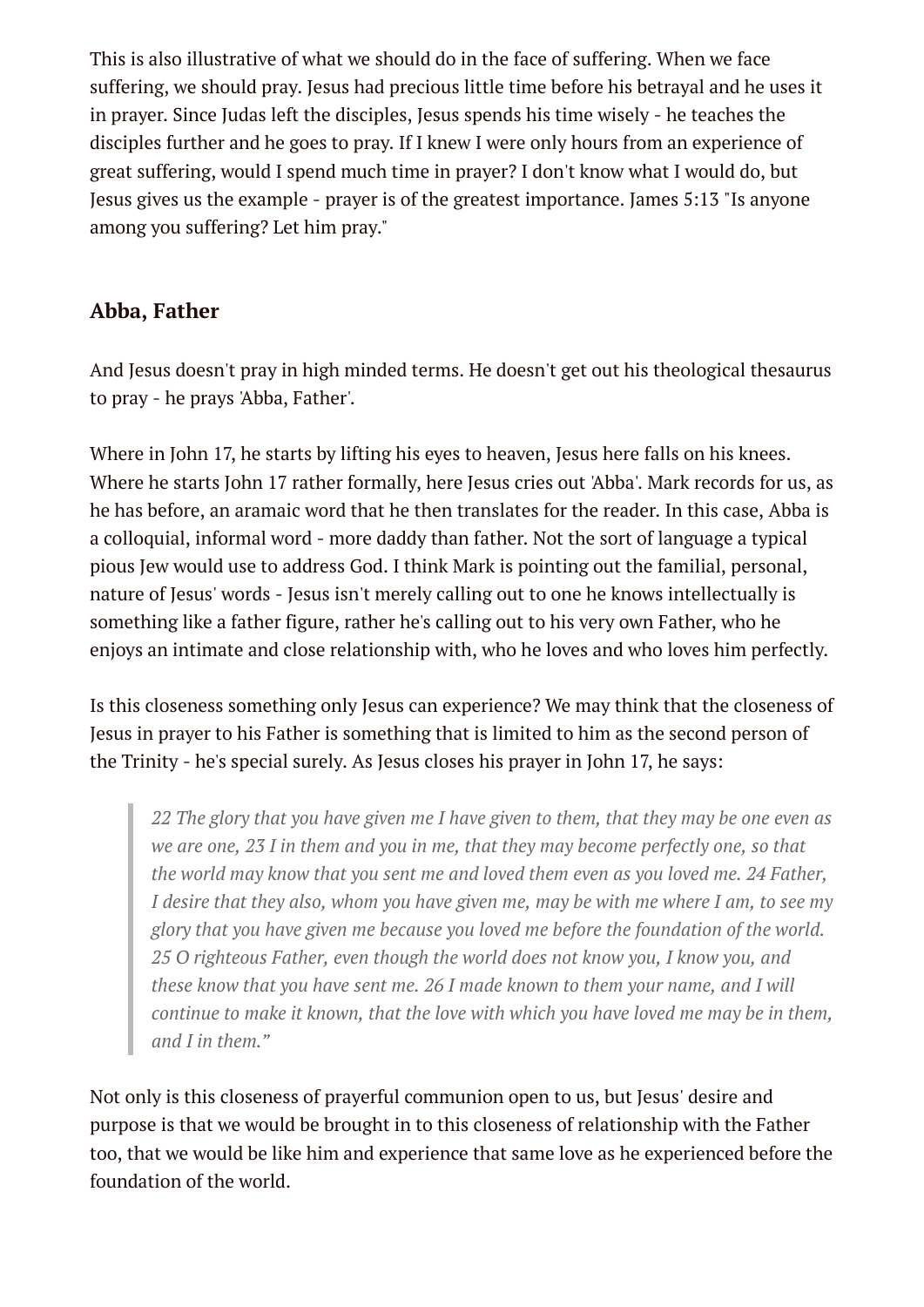Paul tells us in Galations 4:6 and also in Romans 8:15 that by the Spirit we cry 'Abba! Father!'

#### Galations 4:6:

*6 And because you are sons, God has sent the Spirit of his Son into our hearts, crying, "Abba! Father!"*

#### Romans 8:15

*15 For you did not receive the spirit of slavery to fall back into fear, but you have received the Spirit of adoption as sons, by whom we cry, "Abba! Father!"*

#### **Praying for what we want and for God's will**

The next thing we might notice is the way Jesus prays in what might be a contradictory way. He knows what's coming, that it must happen. Yet he prays that it might not happen. But actually, I think Jesus models for us how to pray for our desires, cognizent of God's authority.

When thinking about prayer in relation to God's will, I can think of two ways in which we may go wrong.

First, our natural tendency is to be self-centered. Sinful as we are, we will all too often pray for exactly what we want and neglect to consider God's will in our prayers. If our prayers end when we reach the end of our wish list, we are not praying effectively. God is not a vending machine, or a genie.

Second, and this is something that has tripped me up before, is for us to be so focussed on praying 'properly', praying in such a way as to include God's will that we end up vague and surface level. We may pray that God's will be done, as we should do, but never get to the really nitty gritty of what troubles us. We stay high minded and never express ourselves to God truly.

Jesus shows us the right way - to both express our desires and be totally honest with God and also to pray that God's will be done and that we want to glorify Him as He sees fit.

Jesus says "Father, everything is possible for You." As we bring our desires to God, we should acknowledge that it's God's wisdom and His plan for us that precludes our prayers being answered as we would wish, not his ability. All things are possible for Him, and it is in His great wisdom and His mercy also, that He grants our desires as he wills and not as we will.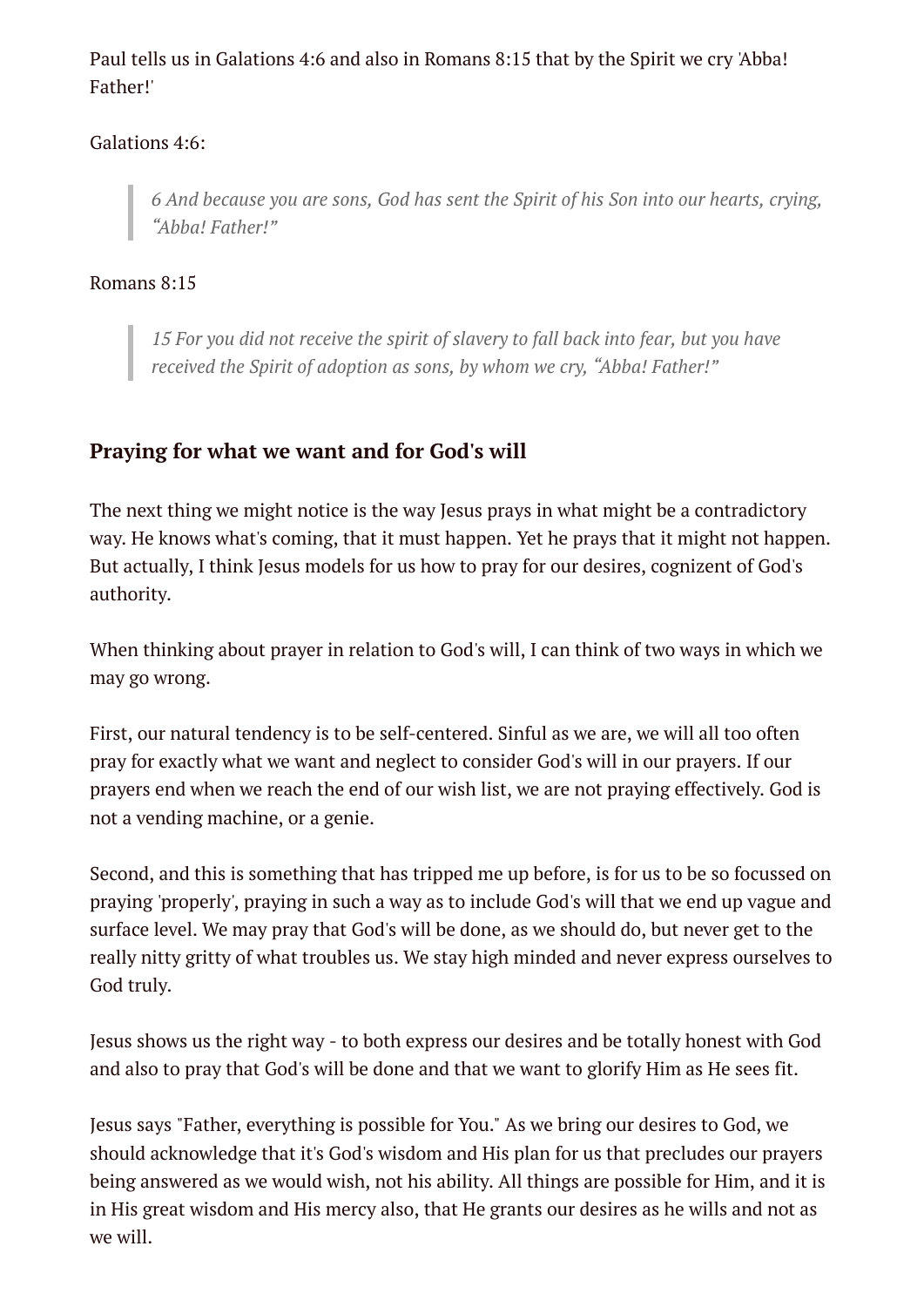### **The Cup**

Let's turn now to what is surely the most cryptic part of Jesus' prayer: "Take this cup from me."

#### The Old testament mentions in several places 'the cup'. Psalm 75 (verse 8):

*In the hand of the Lord is a cup full of foaming wine mixed with spices; he pours it out, and all the wicked of the earth drink it down to its very dregs.*

#### Isaiah 51 (verse 22):

*..."See, I have taken out of your hand the cup that made you stagger; from that cup, the goblet of my wrath, you will never drink again.*

There's also instances in Jeremiah and Ezekiel. (Ps. 75:8; Is. 51:17–22; Jer. 25:15; Ezek. 23:31–34).

This is the cup of God's wrath. The pouring out of His righteous anger and punishment on the wicked.

Now I've just told you about the great love between the Father and the Son - what is this about God's wrath? Is the Son to drink from the cup of God's wrath, as it is prophesied in the Old Testament that the wicked will do?

Yes. The punishment for sin that we deserve - God's righteous judgement - is taken by Jesus on the cross. 1 Peter 2:24:

*He himself bore our sins in his body on the tree, that we might die to sin and live to righteousness. By his wounds you have been healed.*

#### 2 Corinthians 5:21:

*God made him who had no sin to be sin for us, so that in him we might become the righteousness of God.*

The sin of all those that believe in Him, both past and future, no matter how small or great, he bore on the cross for us.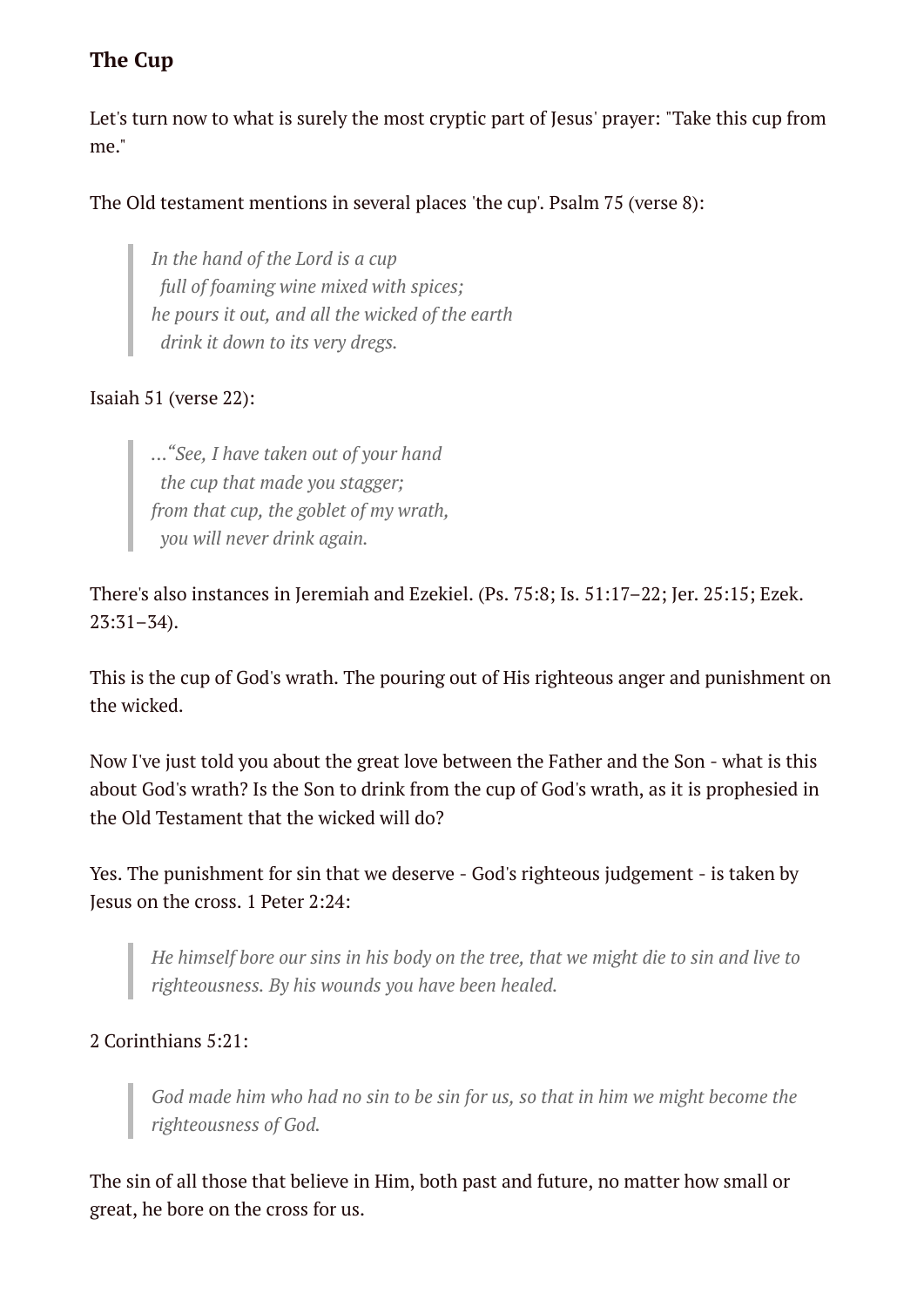Jesus here in the garden knows his suffering will be more than just the physical. The stress from what is coming shortly would be overwhelming - Luke's account adds the detail that Jesus's sweat was like drops of blood. The price Jesus paid for our sin is beyond our understanding. The enormous load of human guilt, the immeasurable weight of our sins laid upon Him. He was being "made a curse for us." In his holiness, he may have felt even more acutely the tremendous burden.

### **v37-38**

*37 And he came and found them sleeping, and he said to Peter, "Simon, are you asleep? Could you not watch one hour? 38 Watch and pray that you may not enter into temptation. The spirit indeed is willing, but the flesh is weak."*

These disciples, who very recently had all promised they would never leave Jesus, they who promised they would suffer with Him, are asleep.

They may not have deserted him yet - though as Jesus predicted, they will - but they have shown little care. What little Jesus had asked of his disciples, they could do: 'Could you not watch one hour?' How indifferent to Jesus' suffering they are.

But even as Jesus is aware that they will do worse still, he rebukes in a very gentle way. He has every reason to be angry at those who will shortly deny they ever knew him, yet his advice is to watch and pray.

As temptation looms, watch and pray. This should remind us of the end of chapter 13 where Jesus instructs his disciples to stay awake, to keep watch and pray, because like the servants in that parable, we do not know when the master will return.

Jesus says "The spirit is willing, but the flesh is weak." I think Jesus may be saying that the disciples have the right words, the right desires - they wanted to stay awake, they wanted to follow Jesus no matter what happened, they keep saying it, but they were sinful humans. The flesh, their sinful human nature, had a hold over them such that their desires to follow Jesus were thwarted. Think of the end of Romans 7 (verses 21-25):

21 So I find it to be a law that when I want to do right, evil lies close at hand, 22 For I *delight in the law of God, in my inner being, 23 but I see in my members another law waging war against the law of my mind and making me captive to the law of sin that dwells in my members. 24 Wretched man that I am! Who will deliver me from this body of death? 25 Thanks be to God through Jesus Christ our Lord! So then, I myself serve the law of God with my mind, but with my flesh I serve the law of sin.*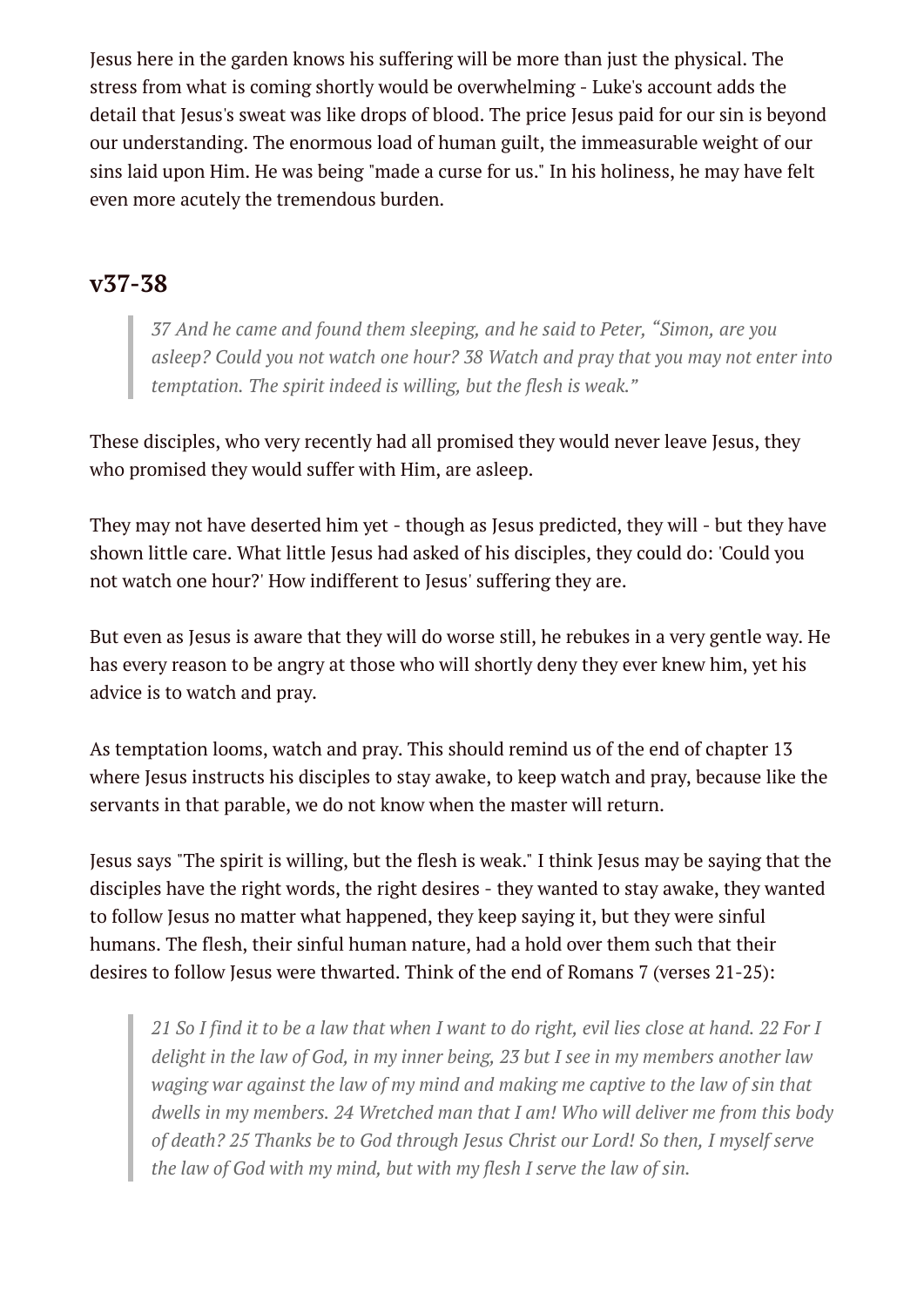Paul, just as Peter, James and John, experiences this battle within him, as does every Christian. We all have the weakness of the flesh. Jesus' answer to a situation where we are at battle with our flesh is watchfulness and prayer.

## **v39-42**

*39 And again he went away and prayed, saying the same words. 40 And again he came and found them sleeping, for their eyes were very heavy, and they did not know what to answer him. 41 And he came the third time and said to them, "Are you still sleeping and taking your rest? It is enough; the hour has come. The Son of Man is betrayed into the hands of sinners. 42 Rise, let us be going; see, my betrayer is at hand."*

Jesus prays again the same things, showing us that repetition in prayer is not bad thing. If something is pressing upon you, don't stop at one prayer - pray continually.

Jesus repeatedly returns to his disciples - his care for them, even at this time, is clear. Jesus now intercedes for us - Hebrews 7:25 tells us that 'he always lives to intercede for us'. His care for his disciples is not limited to his time on Earth, not limited by circumstance, but continual and forever. Our great mediator, passing between us and the Father, as he does here between the Father and these three. Even those closest to Jesus are repeatedly failing - but Jesus does not leave them.

Now we come to the end of the passage. Next week we will see that Judus arrives, with an armed crowd to betray Jesus. The time in the garden is over - Jesus no longer able to go quietly to pray, the disciples now faced with the temptation to turn from Jesus, to which they will succumb.

# **Conclusion**

We've seen several times in Mark that Jesus knows of his coming death, but it's been, for us and for those we read about, quite a far off abstract thing. The disciples haven't known what to make of Jesus' prophecies of his death. It's only now that the disciples are beginning to understand the weight of Jesus' words. A weight that they cannot bear - they will, as Jesus predicted, all fall away.

But the events that are causing the disciples to fall away are the same events that will save them.